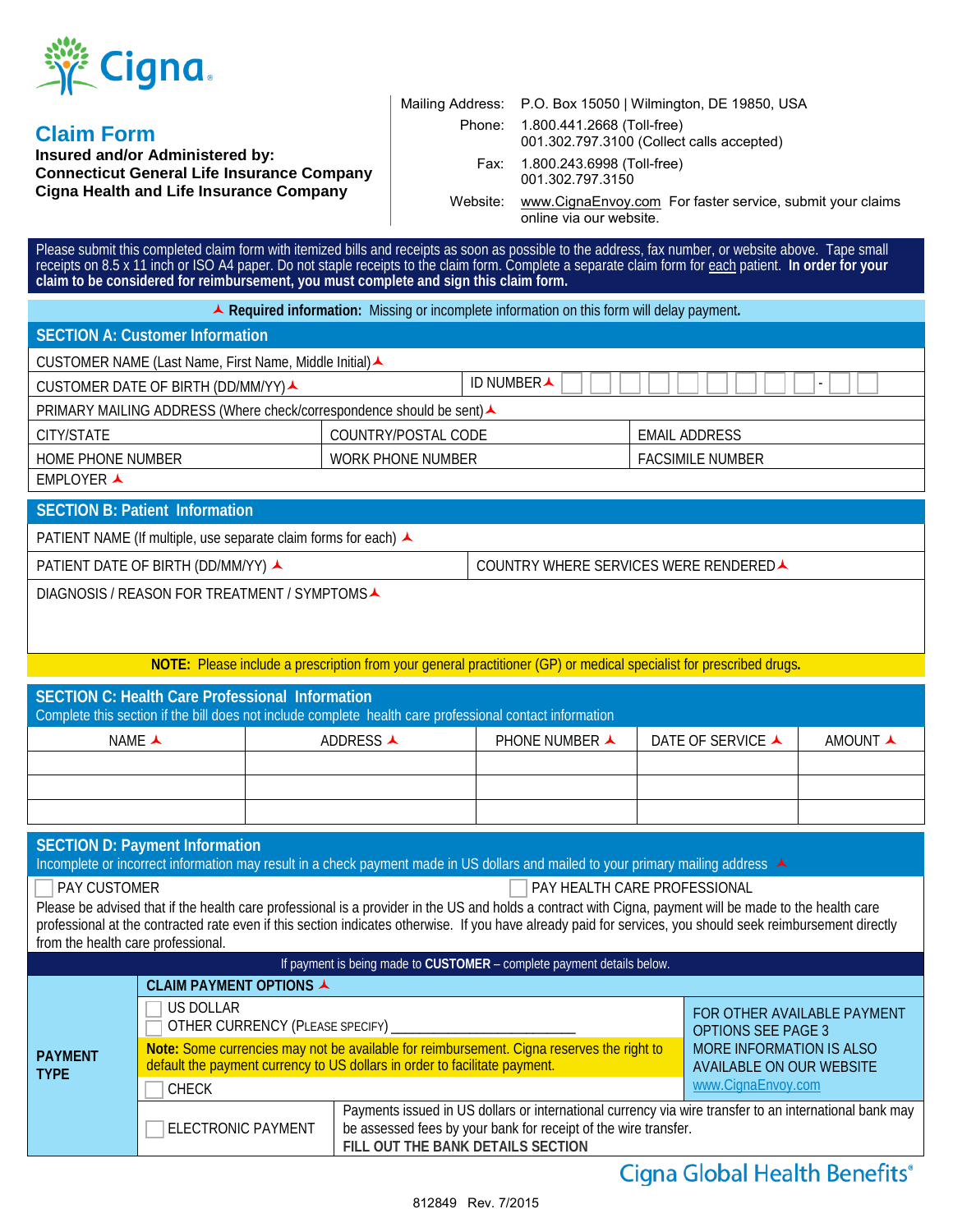| <b>BANK</b>                          | BANK ACCOUNT BENEFICIARY NAME                  | ACCOUNT NUMBER (INTERNATIONAL BANK ACCOUNT<br>NUMBER – IBAN) |  |
|--------------------------------------|------------------------------------------------|--------------------------------------------------------------|--|
| <b>DETAILS</b><br>(THIS              | <b>BANK ACCOUNT TYPE</b>                       |                                                              |  |
| <b>SECTION FOR</b>                   | <b>BANK NAME</b>                               | <b>BANK ADDRESS</b>                                          |  |
| <b>ELECTRONIC</b><br><b>PAYMENTS</b> | <b>BANK ROUTING NUMBER</b>                     | <b>BANK CITY/STATE</b>                                       |  |
| ONLY)                                | ABA / Routing / SWIFT / BIC / BSB / Sort codes |                                                              |  |
|                                      | <b>ACCOUNT CURRENCY</b>                        | BANK COUNTRY/POSTAL CODE                                     |  |

Verify all account information, bank routing number requirements, and currency requirements for your banking country to ensure the successful transmission of your payment. **Incurred currency or US dollar check may be issued as a default payment. Cigna reserves the right to make electronic payments in the method and format deemed to be the most cost effective and expedient way to reach the payee.**

| <b>SECTION E: Injury / Occupational Claim Information</b><br>Complete this section only if you are filing the claim because of an accident or occupational (work-related) injury or illness.                          |                |            |           |
|-----------------------------------------------------------------------------------------------------------------------------------------------------------------------------------------------------------------------|----------------|------------|-----------|
| INJURY OR ILLNESS OCCURRED WHILE ON THE JOB?                                                                                                                                                                          |                | YES        | NO        |
| DESCRIPTION OF HOW INJURY OR ILLNESS OCCURRED                                                                                                                                                                         |                |            |           |
| DATE OF INJURY OR BEGINNING OF ILLNESS (DD/MM/YY)                                                                                                                                                                     |                |            |           |
| ARE YOU OR YOUR DEPENDENT(S) FILING A CLAIM OR LAWSUIT AGAINST A THIRD<br>PARTY INCLUDING AN INSURANCE COMPANY IN ORDER TO RECOVER THE COST OF<br>EXPENSES INCURRED AS A RESULT OF THIS INJURY OR ILLNESS? ▲          |                | <b>YES</b> | <b>NO</b> |
| IF YES, PLEASE PROVIDE NAME OF THIRD PARTY ▲                                                                                                                                                                          |                |            |           |
| <b>SECTION F: Other Coverage</b><br>Complete this section if other coverage is in effect                                                                                                                              |                |            |           |
| IS THE PATIENT COVERED UNDER ANOTHER HEALTH INSURANCE PLAN?<br><b>YES</b><br>N <sub>O</sub>                                                                                                                           |                |            |           |
| IF YES, PROVIDE NAME OF HEALTH INSURANCE COMPANY:                                                                                                                                                                     |                |            |           |
| EFFECTIVE DATE OF COVERAGE (DD/MM/YY):                                                                                                                                                                                | POLICY NUMBER: |            |           |
| <b>YFS</b><br>IS THE PATIENT COVERED UNDER MEDICARE?<br>N <sub>O</sub>                                                                                                                                                |                |            |           |
| IF YOU ANSWERED YES TO EITHER QUESTION ABOVE AND THE OTHER INSURANCE COMPANY IS PRIMARY, PLEASE SEND US THIS FORM<br>AND (1) A COPY OF THE EXPLANATION OF BENEFITS (EOB) AND (2) THE ITEMIZED BILL(S) FOR THIS CLAIM. |                |            |           |
| <b>SECTION G: Certification and Payment Authorization</b>                                                                                                                                                             |                |            |           |

**FRAUD NOTICE:** Any person who knowingly and with intent to defraud any insurance company or other person: (1) files an application for insurance or statement of claim containing any materially false information; or (2) conceals for the purpose of misleading, information concerning any material fact thereto, commits a fraudulent insurance act which is a crime.

**CERTIFICATION**: By signing this form, I certify that this claim form does not contain any false or misleading information. I understand that Cigna and/or its subsidiaries may investigate my claims by collecting additional relevant personal information from me and from third parties, if necessary. **PAYMENT AUTHORIZATION**: I authorize payment as indicated in Section D of this claim form.

**NOTE:** The information provided on this form may be disclosed to other persons or entities, including my Plan Sponsor, for the purpose of processing this claim and performing health plan administration and for such purposes as stated on the privacy notices, available upon request or at http://www.cigna.com/privacyinformation/privacy-notices-and-forms/.

I authorize the release of any medical information necessary to process this claim and for the purposes stated in the privacy notices. I certify that the information supplied is true and correct. I authorize payment as indicated in Section B of this claim form.

#### **PATIENT SIGNATURE / PARENT OR LEGAL GUARDIAN IF PATIENT IS A MINOR \_\_\_\_\_\_\_\_\_\_\_\_\_\_\_\_\_\_\_\_\_\_\_\_\_\_\_\_\_\_\_\_\_\_\_\_\_\_\_\_\_\_\_\_\_\_ DATE (DD/MM/YY): \_\_\_\_\_\_\_\_\_\_\_\_\_\_\_\_\_\_\_\_\_**

All products and services are provided exclusively by or through such operating subsidiaries of Cigna Corporation, including Cigna Health and Life Insurance Company, Cigna Life Insurance Company of Canada or service company subsidiaries. The Cigna name, logo, and other Cigna marks are owned by Cigna Intellectual Property, Inc.



Cigna Global Health Benefits®